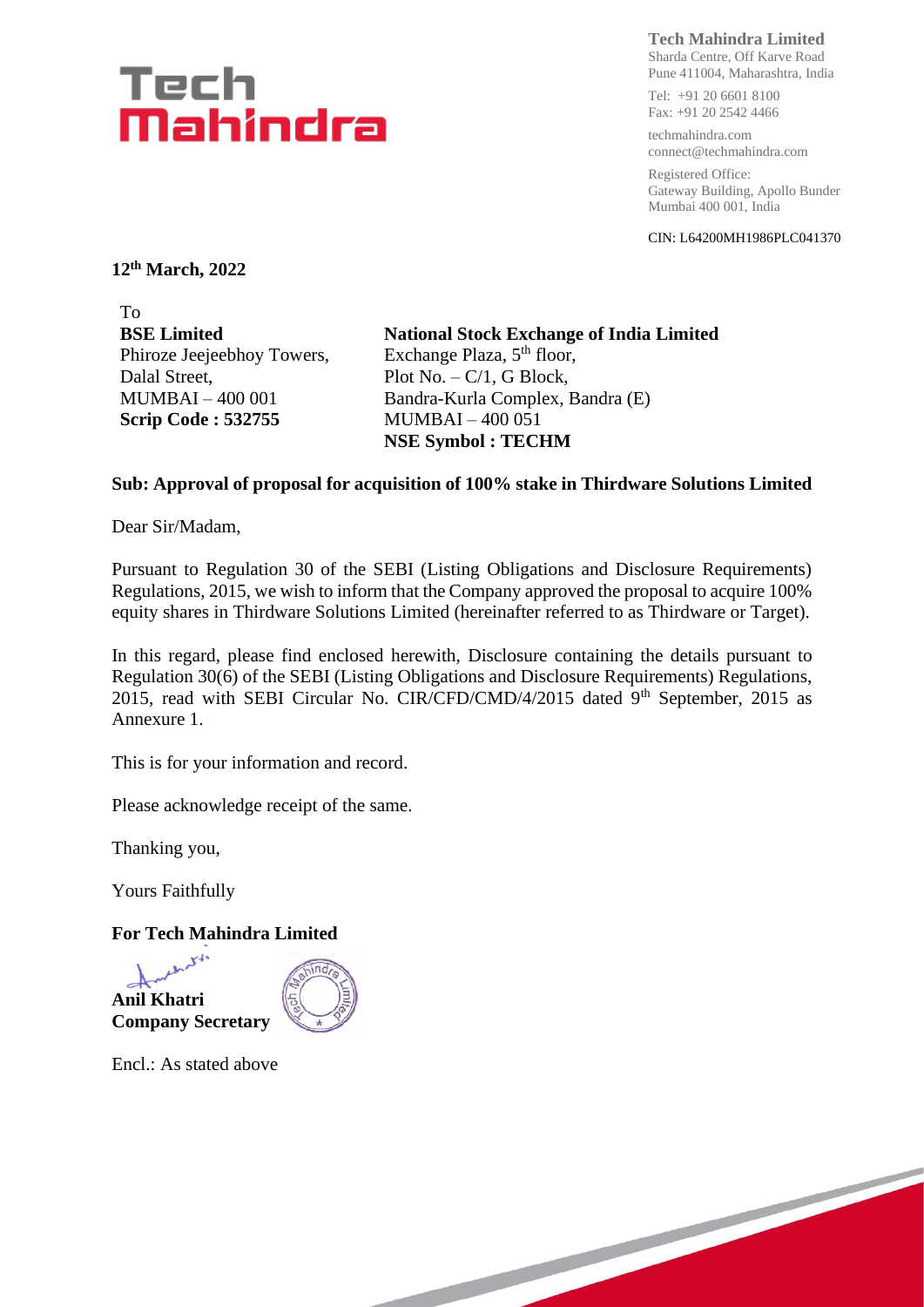# Tech<br>Mahindra

**Tech Mahindra Limited**

Sharda Centre, Off Karve Road Pune 411004, Maharashtra, India

Tel: +91 20 6601 8100 Fax: +91 20 2542 4466

techmahindra.com connect@techmahindra.com

Registered Office: Gateway Building, Apollo Bunder Mumbai 400 001, India

#### CIN: L64200MH1986PLC041370

| Sr.<br>No.     | <b>Items for Disclosure</b>                                                                                                                                                                                                                                                                      | <b>Description</b>                                                                                                                                                                                                                                                                                                                                                                                                                                                                                                                  |
|----------------|--------------------------------------------------------------------------------------------------------------------------------------------------------------------------------------------------------------------------------------------------------------------------------------------------|-------------------------------------------------------------------------------------------------------------------------------------------------------------------------------------------------------------------------------------------------------------------------------------------------------------------------------------------------------------------------------------------------------------------------------------------------------------------------------------------------------------------------------------|
| $\mathbf{1}$   | Name of the target entity, details in brief<br>such as size, turnover etc.;                                                                                                                                                                                                                      | The target entity is Thirdware Solutions Ltd<br>(https://www.thirdware.com/index.html).<br>Headquartered in Mumbai with more than 850<br>employees. For the financial year ending 31 <sup>st</sup><br>March, 2021, Thirdware had revenue of INR<br>2,106.2 million. Thirdware delivers industry-<br>specific technological expertise through a range<br>of services spanning business applications<br>consulting, design, implementation and support.                                                                               |
| $\overline{2}$ | Whether the acquisition would fall<br>within related party transaction(s) and<br>whether the promoter/ promoter group/<br>group companies have any interest in the<br>entity being acquired? If yes, nature of<br>interest and details thereof and whether<br>the same is done at "arms length"; | N <sub>o</sub>                                                                                                                                                                                                                                                                                                                                                                                                                                                                                                                      |
| 3              | Industry to which the entity being<br>acquired belongs;                                                                                                                                                                                                                                          | <b>IT Services</b>                                                                                                                                                                                                                                                                                                                                                                                                                                                                                                                  |
| $\overline{4}$ | Objects and effects of acquisition<br>(including but not limited to, disclosure<br>of reasons for acquisition of target entity,<br>if its business is outside the main line of<br>business of the listed entity);                                                                                | The acquisition will bolster Tech Mahindra's<br>digital solutions and services in automotive<br>consulting,<br>design,<br>development,<br>and<br>implementation in areas like ERP (Enterprise<br>Resource<br>EPM<br>Planning),<br>(Enterprise)<br>Performance Management), RPA (Robotic<br>Process Automation), and IIoT (Industrial<br>Internet of Things). Thirdware's capability to<br>provide end-to-end implementations and global<br>rollouts of ERP solutions will give Tech<br>Mahindra an edge in the manufacturing space. |
| 5              | Brief details of any governmental or<br>regulatory approvals required for the<br>acquisition;                                                                                                                                                                                                    | None                                                                                                                                                                                                                                                                                                                                                                                                                                                                                                                                |
| 6              | Indicative time period for completion of<br>the acquisition;                                                                                                                                                                                                                                     | 31 <sup>st</sup> May, 2022                                                                                                                                                                                                                                                                                                                                                                                                                                                                                                          |
|                |                                                                                                                                                                                                                                                                                                  |                                                                                                                                                                                                                                                                                                                                                                                                                                                                                                                                     |

### **Annexure I**